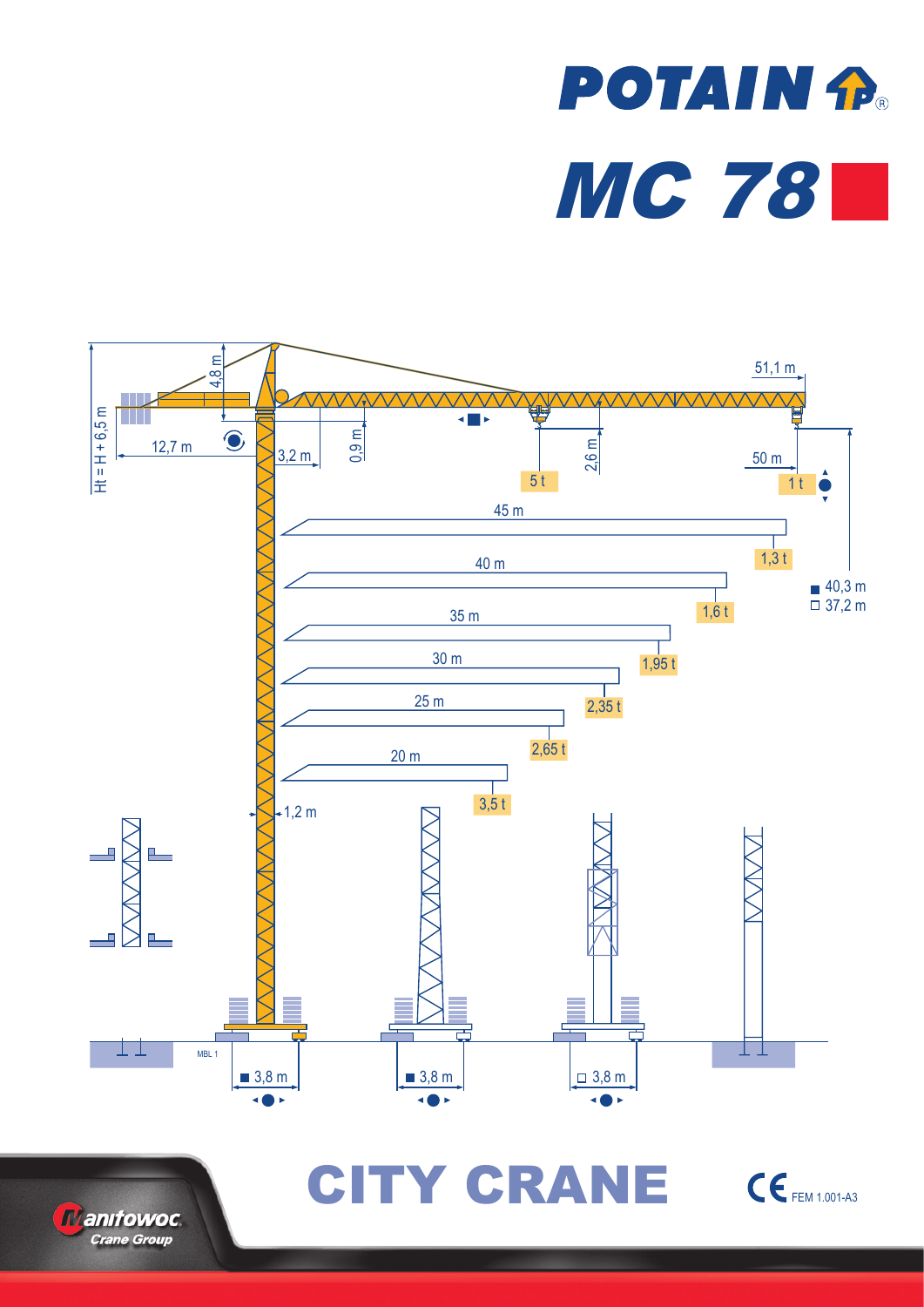



















## **CITY CRANE MC 78**

# **POTAIN P.**

| <b>CED</b>   |                                                                                | D.                                                                                     | GB <sup>)</sup>                                                                           | . E.                                                                                                   | <b>College</b>                                                      | ∴P.                                                                              |  |  |
|--------------|--------------------------------------------------------------------------------|----------------------------------------------------------------------------------------|-------------------------------------------------------------------------------------------|--------------------------------------------------------------------------------------------------------|---------------------------------------------------------------------|----------------------------------------------------------------------------------|--|--|
|              | Réactions en service                                                           | Reaktionskräfte in Betrieb                                                             | Reactions in service                                                                      | Reacciones en servicio                                                                                 | Reazioni in servizio                                                | Reacções em serviço                                                              |  |  |
|              | Réactions hors service                                                         | Reaktionskräfte außer Betrieb Reactions out of service                                 |                                                                                           | Reacciones fuera de servicio Reazioni fuori servizio                                                   |                                                                     | Reacções fora de serviço                                                         |  |  |
| $\mathbf{A}$ | A vide sans lest (ni train de<br>transport) avec flèche et<br>hauteur maximum. | Ohne Last, Ballast (und<br>Transportachse), mit<br>Maximalausleger und<br>Maximalhöhe. | Without load, ballast (or<br>transport axles), with<br>maximum jib and maximum<br>height. | Sin carga, sin lastre, (ni tren<br>de transporte), flecha y altura assali di trasporto) con<br>máxima. | A vuoto, senza zavorra (ne<br>braccio massimo e altezza<br>massima. | Sem carga (nem trem de<br>transporte)- sem lastro com<br>lança e altura máximas. |  |  |
| Ho           | H sans cabine                                                                  | H Ohne Fahrerhaus                                                                      | H without cab                                                                             | H sin cabina                                                                                           | H senza cabina                                                      | H sem cabine                                                                     |  |  |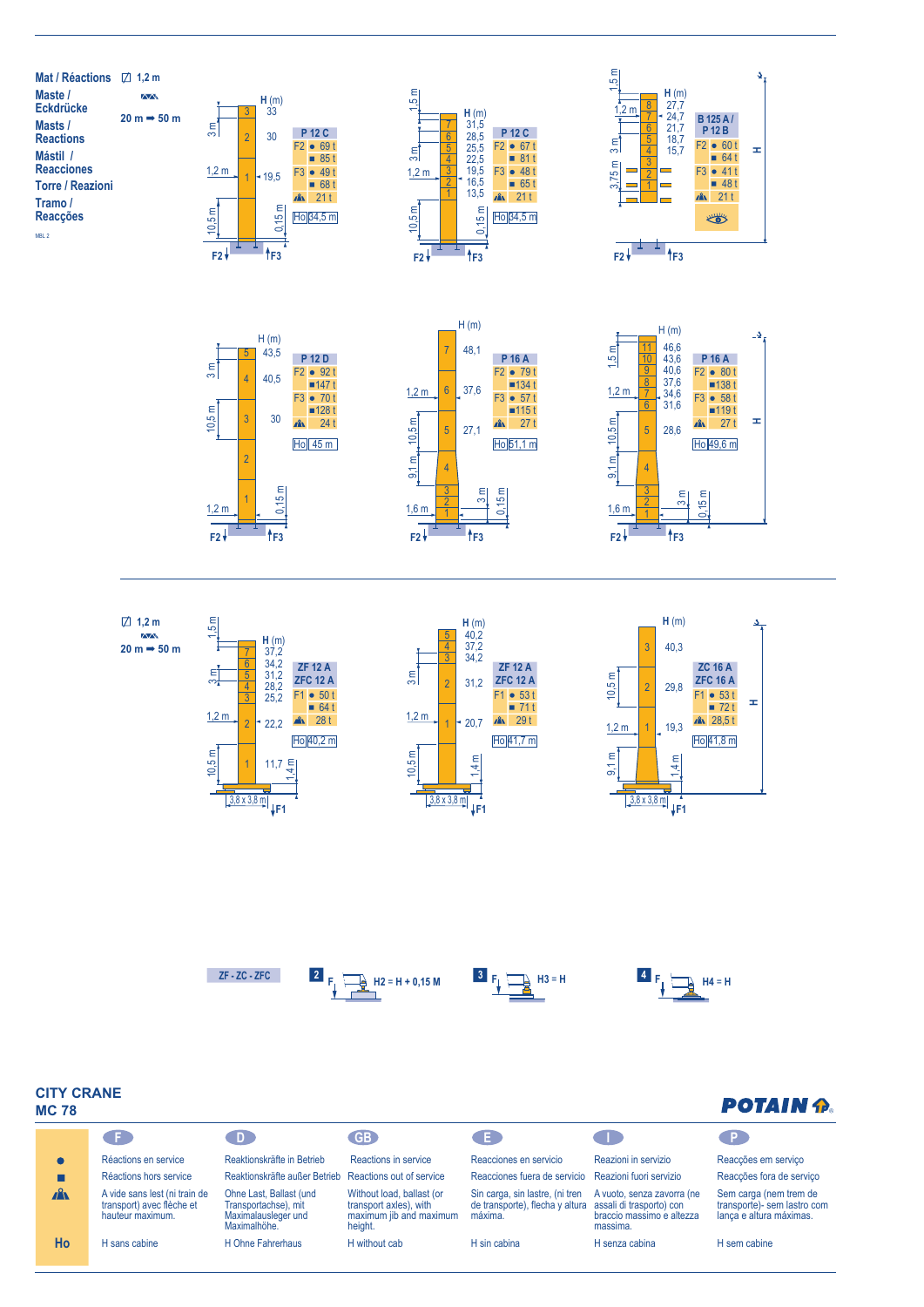

**Télescopage sur dalles Kletterkrane im Gebäude Climbing crane Telescopage gruas trepadoras Gru in cavedio Telescopagem sobre lages** MBL 1



### **CITY CRANE MC 78**

| <b>POTAIN P.</b> |
|------------------|
|------------------|

| 111 V I V |                              |                                  |                            |                               |                              | ---------                       |
|-----------|------------------------------|----------------------------------|----------------------------|-------------------------------|------------------------------|---------------------------------|
|           | . F .                        |                                  | GB                         |                               |                              | P.                              |
| A         | Distance entre cadres        | Abstand zwischen den<br>Rahmen   | Distance between collars   | Distancia entra marcos        | Distanza fra i telai         | Distância entre quadros         |
| H1        | Hauteur grue                 | Kranhöhe                         | Crane height               | Altura grúa                   | Altezza gru                  | Altura da grua                  |
| P         | Poids de la grue(en service) | Krangewicht (in Betrieb)         | Crane weight (in service)  | Peso de la grúa (en servicio) | Peso della gru (in servizio) | Peso da grua (em serviço)       |
| R         | Réaction horizontale         | Horizontalkräfte                 | <b>Horizontal reaction</b> | Reaccion horizontal           | Reazione orizzontale         | Reacção horizontal              |
| ₩         | Voir télescopage sur dalles  | Siehe Kletterkrane im<br>Gebäude | See climbing crane         | Vea grua trepadora            | Consultare gru in cavedio    | Ver telescopagem sobre<br>lages |

 $1,38 \text{ m}$ 

Maximalausleger und Maximalhöhe.